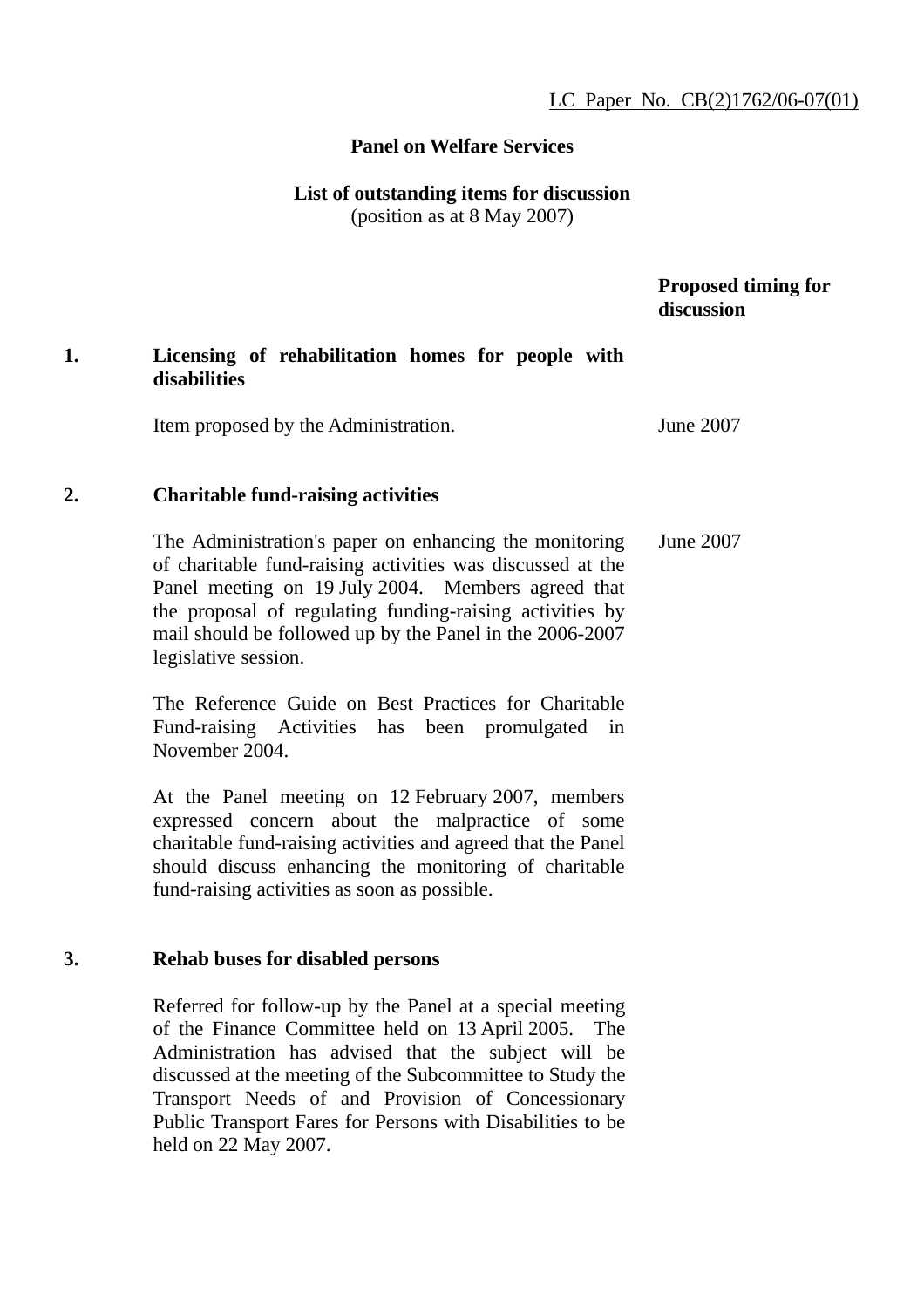|    |                                                                                                                                                                                                                                                                                                                                                                                | discussion                  |
|----|--------------------------------------------------------------------------------------------------------------------------------------------------------------------------------------------------------------------------------------------------------------------------------------------------------------------------------------------------------------------------------|-----------------------------|
| 4. | 2005 Rehabilitation Programme Plan Review                                                                                                                                                                                                                                                                                                                                      |                             |
|    | At past Panel Meetings, Members were informed that the<br>Administration was conducting a review of Rehabilitation<br>The Administration undertook to<br>Programme Plan.<br>submit the Plan to Panel once the drafting and the<br>necessary consultation process were completed.                                                                                               | $2nd$ quarter of 2007       |
| 5. | Social security assistance for needy elderly in Hong<br>Kong                                                                                                                                                                                                                                                                                                                   |                             |
|    | Discussions were held at the Panel meeting on<br>The Administration was requested to<br>13 June 2005.<br>brief the Panel on its thinking on how better to provide<br>retirement protection to the current and future generation<br>of older persons by the end of the year.                                                                                                    | $2nd$ quarter of 2007       |
| 6. | Infirmary care in non-hospital setting                                                                                                                                                                                                                                                                                                                                         |                             |
|    | The Administration consulted the Panel in December<br>2004 on a proposal to launch a trial scheme to provide<br>infirmary care places for medically stable elders in a<br>non-hospital setting. In the light of feedback from the<br>Panel and the sector during the consultation process, the<br>Administration is considering the best way to bring<br>forward the proposal. | $2nd / 3rd$ quarter of 2007 |
| 7. | <b>Progress of the Community Investment and Inclusion</b><br><b>Fund</b>                                                                                                                                                                                                                                                                                                       |                             |
|    | The Administration would like to report on the progress<br>of this Fund.                                                                                                                                                                                                                                                                                                       | $3rd$ quarter of 2007       |
| 8. | A project for residential homes for people with<br>disabilities                                                                                                                                                                                                                                                                                                                |                             |
|    | Item proposed by the Administration.                                                                                                                                                                                                                                                                                                                                           | $3rd$ quarter of 2007       |

 **Proposed timing for**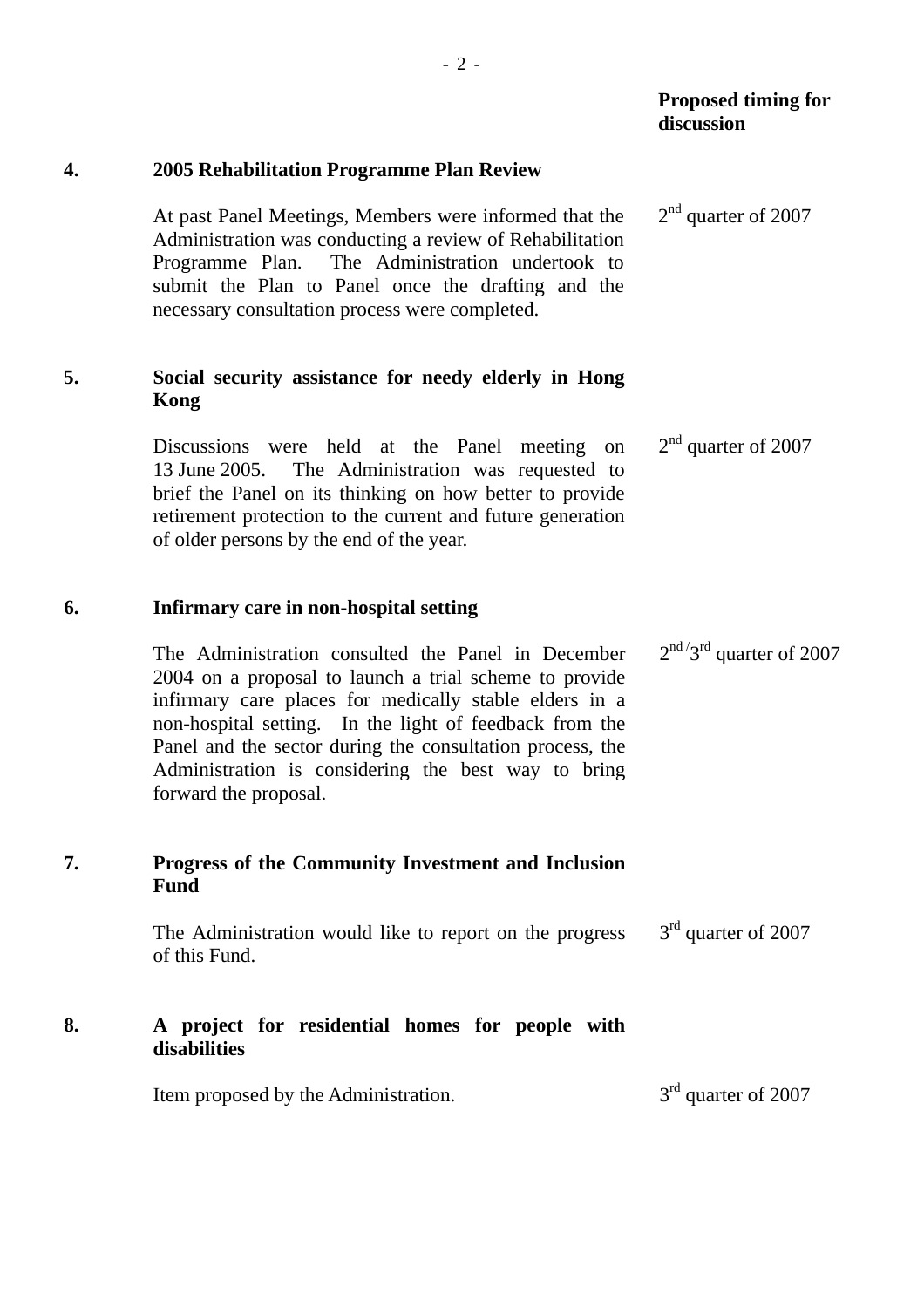## **9. Report of the Subcommittee on Guardianship and Custody of the Law Reform Commission**

At the meeting held on 11 March 2002, members agreed that the Administration should brief the Panel on the above report when it became available.

The Report on Custody and Access by the Subcommittee on Guardianship and Custody of the Law Reform Commission was released on 7 March 2005. The Administration is studying the recommendations carefully and will consider how to take forward the relevant recommendations together with the recommendations made in the other two earlier reports, namely, the Report on Guardianship of Children and Report on International Parental Child Abduction.

## **10. Latest situation on the implementation of review of family services**

Item proposed by Hon Albert CHAN at the Panel meeting on 12 October 2004. 4<sup>th</sup> quarter of 2007

The Administration has advised that transformation of all existing Family Services Centres/counselling units into 61 Integrated Family Services Centres was completed in March 2005. A review on the implementation of the aforesaid transformation would take place in 2007-2008.

4<sup>th</sup> quarter of 2007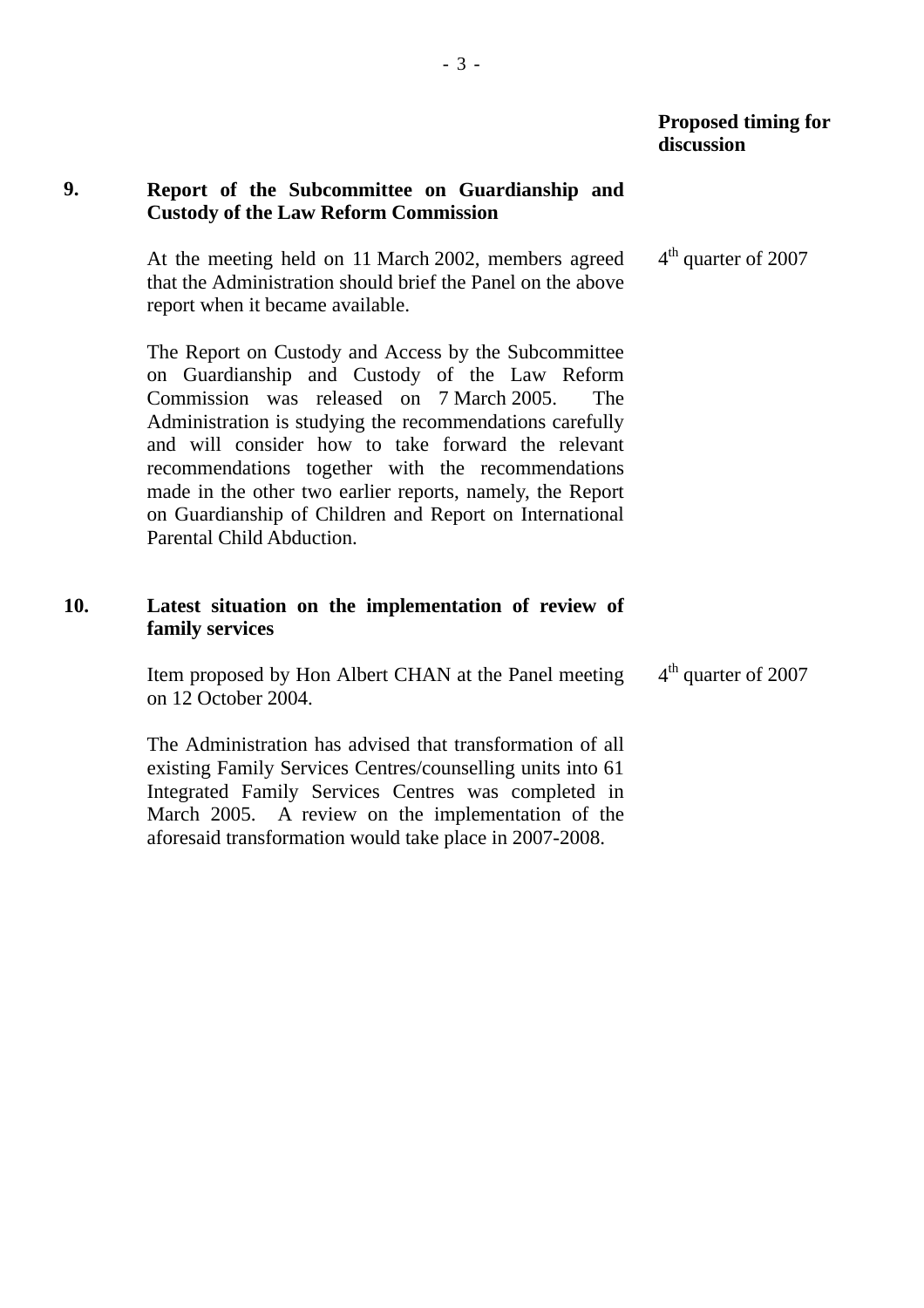#### **11. Proposed establishment of the Family Commission**

At the Panel meeting on 13 October 2006, the Panel was advised that the Administration would study the feasibility of setting up a Family Commission. At the Panel on Home Affairs meeting of 8 December 2006 when the proposal to discuss the establishment of a Commission on Children was raised, members agreed with the Administration's suggestion that the issue should be followed up by the Panel on Welfare Services in the context of the proposed establishment of a Family Commission. Members of the Panel on Home Affairs will be invited to the future meeting of the Panel if the issue is discussed.

- 4 -

The subject had originally been scheduled for discussion by the Panel at the meeting in April 2007. At the request of the Administration, discussion on the item would be deferred to a future meeting.

#### **12. Support services for young drug abusers**

Item proposed by Dr Hon KWOK Ka-ki at the meeting on 12 October 2006. Dr KWOK suggested that deputations, particularly frontline social workers, should be invited to give views to the Panel when the matter was discussed. To be decided

At the Panel meeting on 12 February 2007, members noted that the Panel on Security had discussed the latest drug abuse situation and anti-drug strategies at its meeting on 6 February 2007 and members of the Panel on Welfare Services had been invited to join the discussion. However, in view of the problem of cross-border drug abuse involving young abusers was becoming serious, members considered that the Panel should discuss the matter further focusing on the support and services provided by Social Welfare Department (SWD) and social welfare agencies for young abusers.

To be decided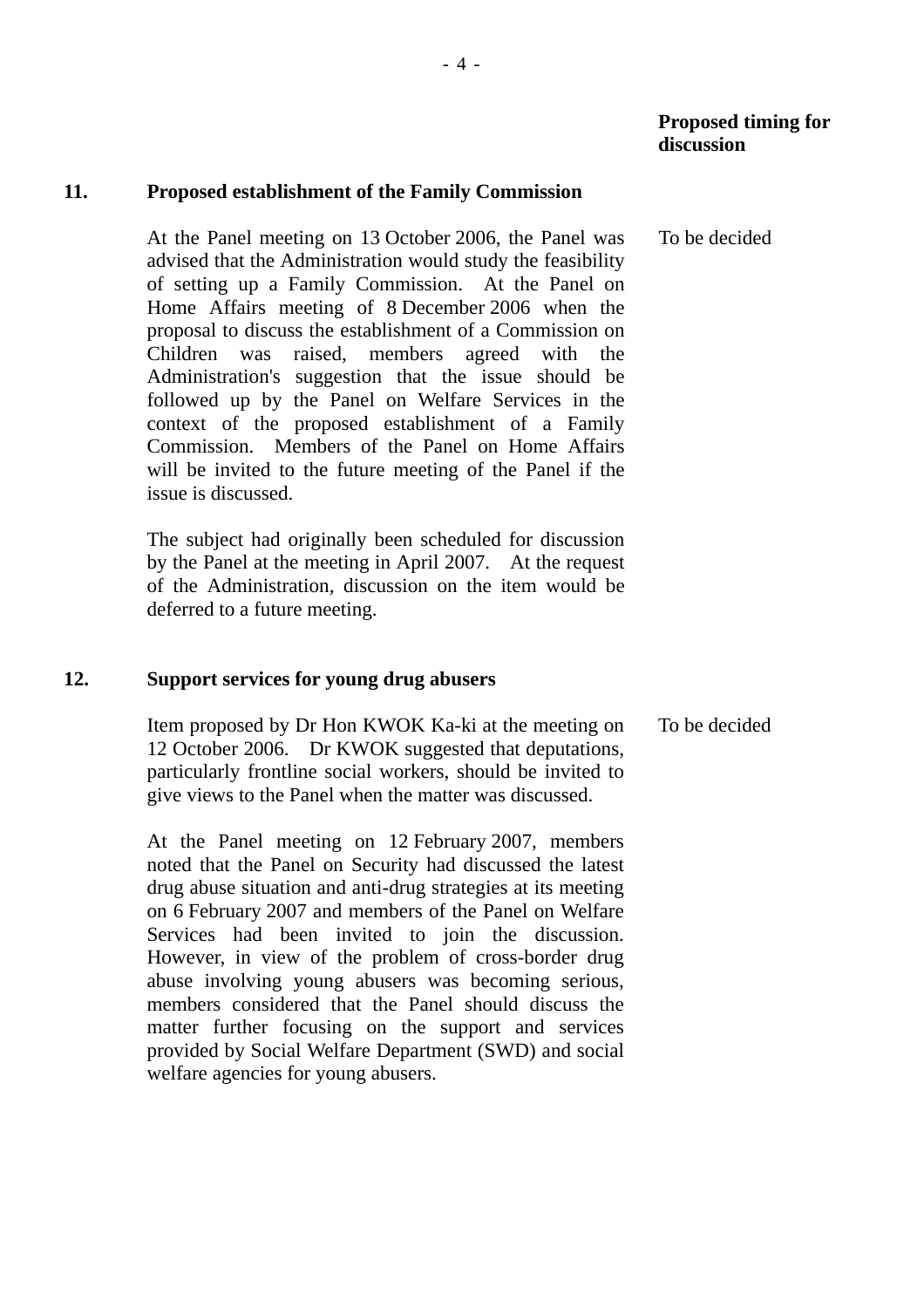The Administration has advised that the SWD works for the Security Bureau (SB) to provide preventive and rehabilitative services dedicated to drug abusers through non-medical voluntary drug treatment and rehabilitation centres (DTRCs), counselling centres for psychotropic substance abusers, social clubs and halfway houses for dischargees from DTRCs. On the other hand, SWD works for the Health, Welfare and Food Bureau for general welfare services to all needy youth, including drug abusers, through for example services at the Integrated Children and Youth Services Centres, outreaching work for youth at risks and probation services for offenders.

As the issue of drug abuses is under the policy purview of SB, the Administration suggested that it would be more appropriate to further discuss the subject at a joint Panel meeting of the Panel on Security and the Panel on Welfare Services.

## **13. Subsidy arrangements for residential care services for frail elders**

The Administration aims to report progress on the work relating to the feasibility of developing the proposed Fee Assistance Scheme for residential care services for frail elders, taking into account the suggestion of establishing a separate financial assistance scheme for elders and other views expressed by members on the matter on 12 May 2003. To be decided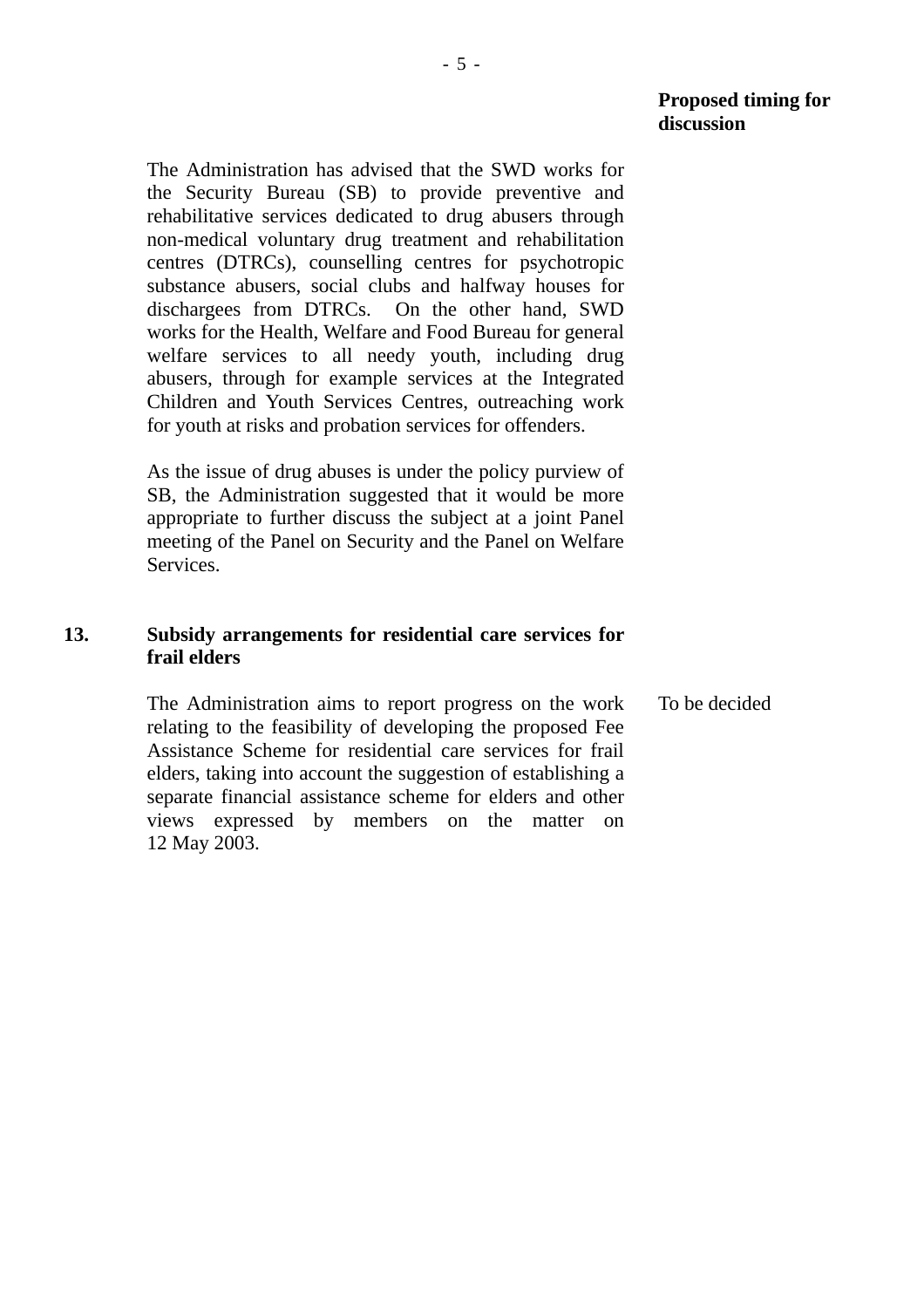## **14. Establishing formal arrangements on adoption with the Mainland**

At the request of the Bills Committee on Adoption (Amendment) Bill 2003, the Administration undertook to study the need to establish formal arrangements on adoption with the Mainland and consult the relevant Panels in due course. To be decided

The Administration has raised this with the Ministry of Civil Affairs (MCA). The Central People's Government (CPG) has already put in place legislation and mechanism to handle adoption of Mainland children by Hong Kong people. As regards adoption of children in Hong Kong by Mainlanders, the CPG does not see an urgent need for it at the moment because there is little demand, according to the MCA. The CPG may however consider adoption by close relatives on a case-by-case basis. The Administration will continue to liaise with the CPG.

**15. Incorporating the posts of programme assistant, youth ambassador, peer counsellor and other similar temporary frontline posts into the staff establishment of the subvented organisations providing welfare services** 

> The Panel was requested by Duty Roster Members to follow up the matter with the Administration. To be decided

The Administration's position on the issue had been sent to the Panel vide LC Paper No. CB(2)1022/04-05(01) on 8 March 2005 (Chinese version only).

In 2007-2008, 3 073 out of 3 836 temporary jobs under SWD's schedule are retained. Of these, 1 383 posts are regularised while 1 690 positions are extended for one year.

## **16. Setting up of a refuge centre for abused men**

Referred for follow-up by Duty Roster Members following their meeting with a deputation on 13 June 2005. To be decided